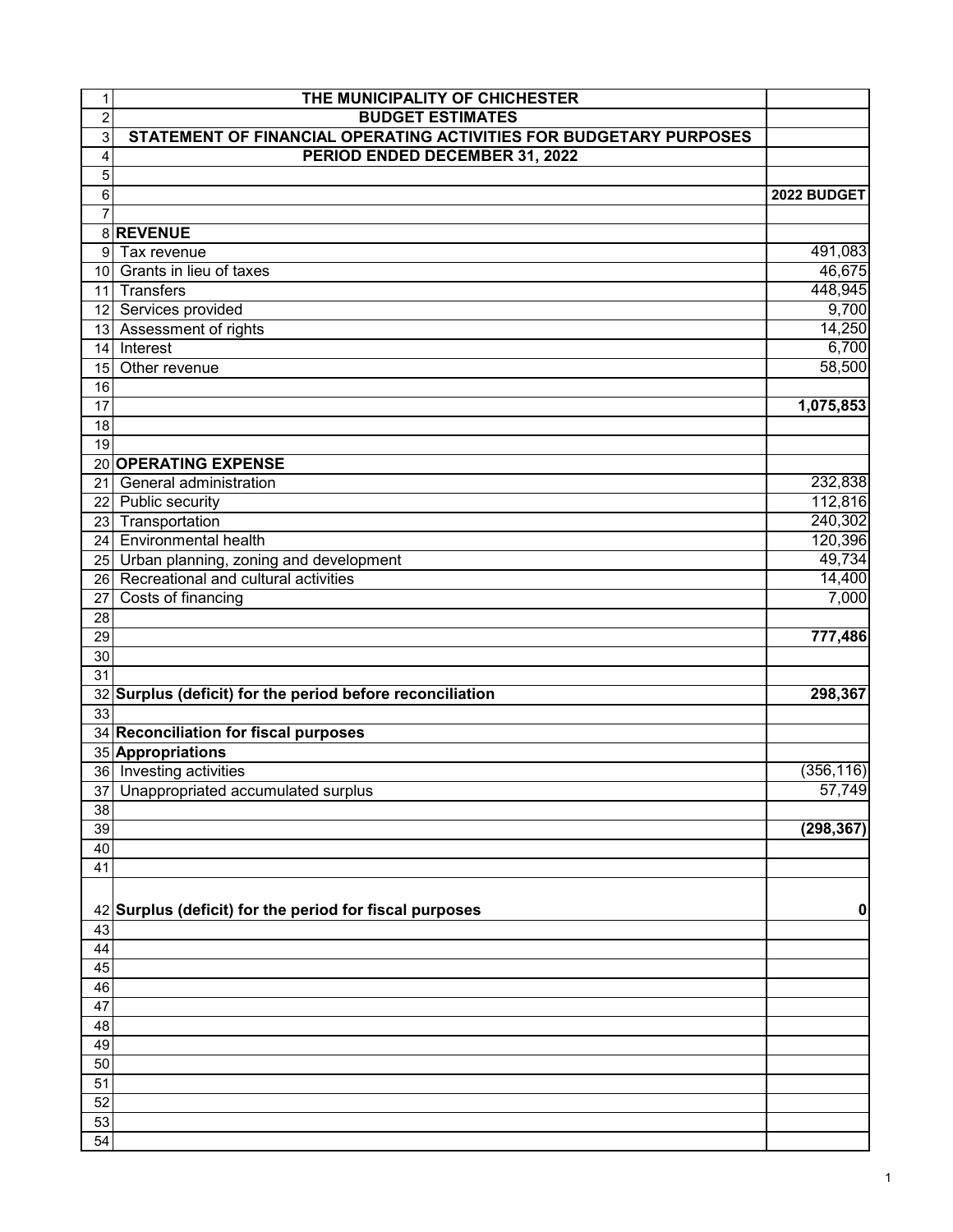| 55       | THE MUNICIPALITY OF CHICHESTER                                      |                  |
|----------|---------------------------------------------------------------------|------------------|
| 56       | <b>BUDGET ESTIMATES</b>                                             |                  |
| 57       | STATEMENT OF FINANCIAL OPERATING ACTIVITIES FOR BUDGETARY PURPOSES  |                  |
| 58       | PERIOD ENDED DECEMBER 31, 2022                                      |                  |
| 59       |                                                                     |                  |
| 60       |                                                                     | 2022 BUDGET      |
|          | 61 TAXES                                                            |                  |
| 62       | <b>Based on assessment</b>                                          |                  |
| 63       | General tax revenue - taxable valuation \$52,326,200/\$100 (\$0.70) | 366,283          |
| 64       | <b>Municipal services</b>                                           | 64,675           |
| 65<br>66 | Garbage (\$199)<br>Fire (\$185)                                     | 60,125           |
| 67       |                                                                     | 124,800          |
| 68       |                                                                     |                  |
| 69       |                                                                     | 491,083          |
| 70       |                                                                     |                  |
| 71       | <b>GRANTS IN LIEU OF TAXES</b>                                      |                  |
| 72       | Public lands                                                        | 46,675           |
| 73       |                                                                     |                  |
|          | 74 TRANSFERS                                                        |                  |
| 75       | <b>Unconditional transfers</b>                                      |                  |
| 76       | <b>Special Operating Grant</b>                                      | 3,130            |
| 77       | Recyc-Québec                                                        | 30,000           |
| 78       |                                                                     |                  |
| 79       | <b>Conditional transfers</b>                                        |                  |
| 80       | Road maintenance grants                                             | 174,365          |
| 81       | Road improvement grant                                              | $\mathbf{0}$     |
| 82       | Garbage Grant (Redevance)                                           | 2,750            |
| 83       | Gas tax rebate                                                      | 235,000          |
| 84       | Federal student grant                                               | 3,700            |
| 85       |                                                                     | 448,945          |
| 86       |                                                                     |                  |
|          | 87 SERVICES PROVIDED                                                |                  |
|          | 88 Other services provided                                          |                  |
| 89       | Rental revenue - CLSC                                               | 7,950            |
| 90       | Pits & Quarries                                                     | 1,750            |
| 91       |                                                                     | 9,700            |
| 92       | 93 ASSESSMENT OF RIGHTS                                             |                  |
|          | Licences and permits                                                | 1,500            |
| 94<br>95 | Dump tickets                                                        | 250              |
| 96       | <b>Transfer duties</b>                                              | 12,500           |
| 97       |                                                                     | 14,250           |
| 98       |                                                                     |                  |
|          | 99 INTEREST                                                         |                  |
| 100      | <b>Bank interest</b>                                                | $\overline{200}$ |
| 101      | Interest on tax arrears                                             | 6,500            |
| 102      |                                                                     | 6,700            |
| 103      |                                                                     |                  |
|          | 104 OTHER REVENUE                                                   |                  |
| 105      | Other revenue                                                       | 15,000           |
| 106      | Steel disposal                                                      | 1,500            |
| 107      | <b>MRC FDT Grant (Waterfront)</b>                                   | 41,500           |
| 108      | <b>MRC Fines collected</b>                                          | 500              |
| 109      |                                                                     | 58,500           |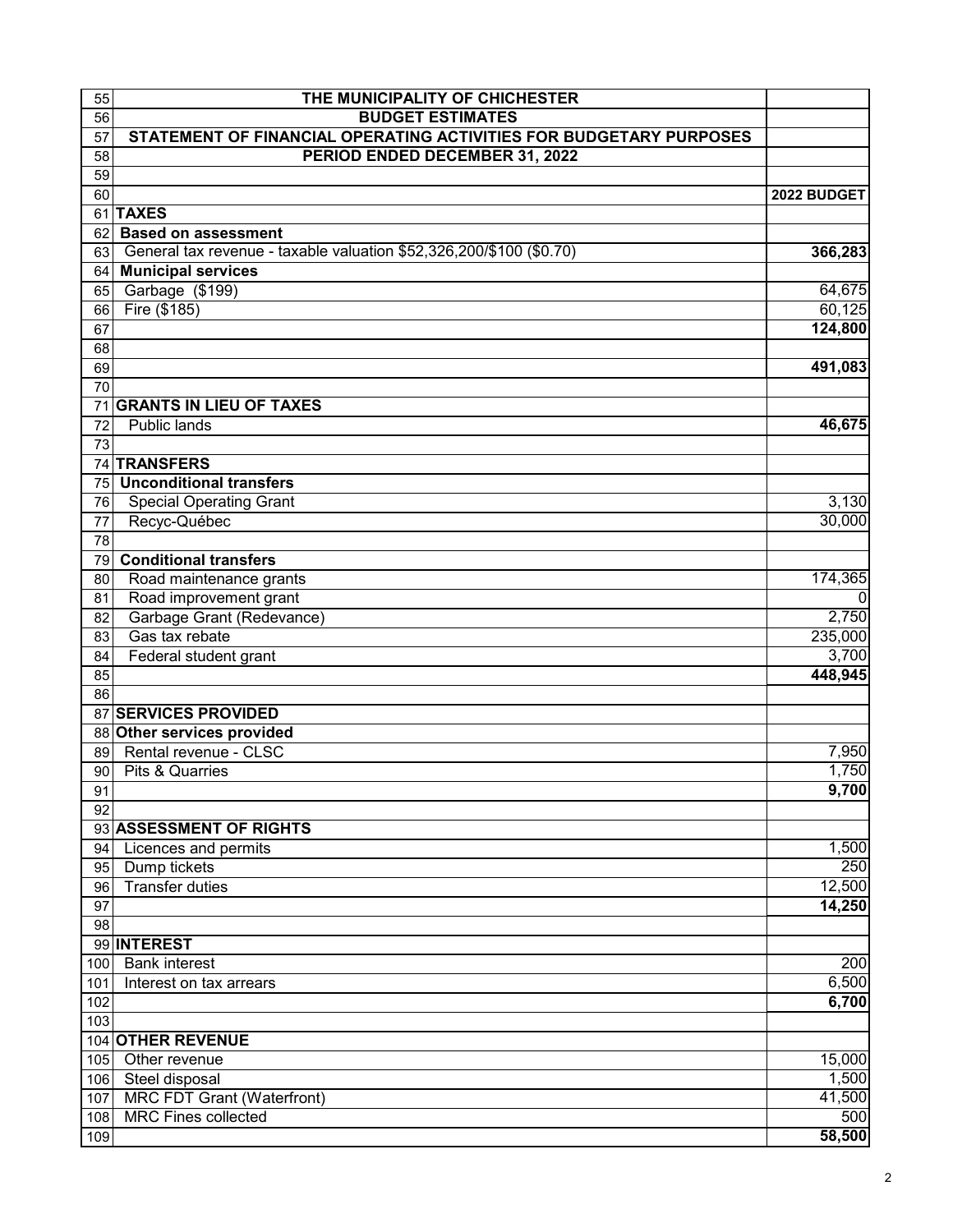| 111<br><b>BUDGET ESTIMATES</b><br>STATEMENT OF FINANCIAL OPERATING ACTIVITIES FOR BUDGETARY PURPOSES<br>112<br>113<br>PERIOD ENDED DECEMBER 31, 2022<br>114<br>2022 BUDGET<br>115<br>116 GENERAL ADMINISTRATION<br>117 Legislation<br>118<br>Mayor and Councillors - remuneration<br>Mayor and Councillors - employer share of benefits<br>119<br>Mayor and Councillors - travel and convention<br>120<br>Mayor and Councillors - code book updatings<br>121<br>Mayor and Councillors - supplies<br>122<br>123<br>124<br>48,093<br>125 Financial management<br>Office staff salaries & benefits<br>126<br><b>Association fees</b><br>127<br>Telephone, fax, internet and interac<br>3,000<br>128<br>Computer programs and service contract<br>129<br>Postage<br>130<br>Public notices<br>131<br>Audit and accounting fees<br>132<br>133 Shared Admin Office expenses<br>15,000<br>134<br>135<br>125,600<br>136<br>137 Election<br>Wages<br>138<br>3,000<br>Public notices<br>139<br><b>Ballots and supplies</b><br>140<br>141<br>142<br>143 Assessment<br>144<br>M.R.C. Pontiac<br>145<br>146 Other<br>M.R.C. Pontiac - administration<br>147<br>Legal fees<br>148<br>Errors and omissions<br>149<br>Liability insurance<br>150<br>F.Q.M. fees<br>151<br>Goodwill gestures<br>152<br>Land sale expenses<br>153 | 110 | THE MUNICIPALITY OF CHICHESTER |         |
|----------------------------------------------------------------------------------------------------------------------------------------------------------------------------------------------------------------------------------------------------------------------------------------------------------------------------------------------------------------------------------------------------------------------------------------------------------------------------------------------------------------------------------------------------------------------------------------------------------------------------------------------------------------------------------------------------------------------------------------------------------------------------------------------------------------------------------------------------------------------------------------------------------------------------------------------------------------------------------------------------------------------------------------------------------------------------------------------------------------------------------------------------------------------------------------------------------------------------------------------------------------------------------------------------------------|-----|--------------------------------|---------|
|                                                                                                                                                                                                                                                                                                                                                                                                                                                                                                                                                                                                                                                                                                                                                                                                                                                                                                                                                                                                                                                                                                                                                                                                                                                                                                                |     |                                |         |
|                                                                                                                                                                                                                                                                                                                                                                                                                                                                                                                                                                                                                                                                                                                                                                                                                                                                                                                                                                                                                                                                                                                                                                                                                                                                                                                |     |                                |         |
|                                                                                                                                                                                                                                                                                                                                                                                                                                                                                                                                                                                                                                                                                                                                                                                                                                                                                                                                                                                                                                                                                                                                                                                                                                                                                                                |     |                                |         |
|                                                                                                                                                                                                                                                                                                                                                                                                                                                                                                                                                                                                                                                                                                                                                                                                                                                                                                                                                                                                                                                                                                                                                                                                                                                                                                                |     |                                |         |
|                                                                                                                                                                                                                                                                                                                                                                                                                                                                                                                                                                                                                                                                                                                                                                                                                                                                                                                                                                                                                                                                                                                                                                                                                                                                                                                |     |                                |         |
|                                                                                                                                                                                                                                                                                                                                                                                                                                                                                                                                                                                                                                                                                                                                                                                                                                                                                                                                                                                                                                                                                                                                                                                                                                                                                                                |     |                                |         |
|                                                                                                                                                                                                                                                                                                                                                                                                                                                                                                                                                                                                                                                                                                                                                                                                                                                                                                                                                                                                                                                                                                                                                                                                                                                                                                                |     |                                |         |
|                                                                                                                                                                                                                                                                                                                                                                                                                                                                                                                                                                                                                                                                                                                                                                                                                                                                                                                                                                                                                                                                                                                                                                                                                                                                                                                |     |                                |         |
|                                                                                                                                                                                                                                                                                                                                                                                                                                                                                                                                                                                                                                                                                                                                                                                                                                                                                                                                                                                                                                                                                                                                                                                                                                                                                                                |     |                                | 32,943  |
|                                                                                                                                                                                                                                                                                                                                                                                                                                                                                                                                                                                                                                                                                                                                                                                                                                                                                                                                                                                                                                                                                                                                                                                                                                                                                                                |     |                                | 2,000   |
|                                                                                                                                                                                                                                                                                                                                                                                                                                                                                                                                                                                                                                                                                                                                                                                                                                                                                                                                                                                                                                                                                                                                                                                                                                                                                                                |     |                                | 12,000  |
|                                                                                                                                                                                                                                                                                                                                                                                                                                                                                                                                                                                                                                                                                                                                                                                                                                                                                                                                                                                                                                                                                                                                                                                                                                                                                                                |     |                                | 650     |
|                                                                                                                                                                                                                                                                                                                                                                                                                                                                                                                                                                                                                                                                                                                                                                                                                                                                                                                                                                                                                                                                                                                                                                                                                                                                                                                |     |                                | 500     |
|                                                                                                                                                                                                                                                                                                                                                                                                                                                                                                                                                                                                                                                                                                                                                                                                                                                                                                                                                                                                                                                                                                                                                                                                                                                                                                                |     |                                |         |
|                                                                                                                                                                                                                                                                                                                                                                                                                                                                                                                                                                                                                                                                                                                                                                                                                                                                                                                                                                                                                                                                                                                                                                                                                                                                                                                |     |                                |         |
|                                                                                                                                                                                                                                                                                                                                                                                                                                                                                                                                                                                                                                                                                                                                                                                                                                                                                                                                                                                                                                                                                                                                                                                                                                                                                                                |     |                                |         |
|                                                                                                                                                                                                                                                                                                                                                                                                                                                                                                                                                                                                                                                                                                                                                                                                                                                                                                                                                                                                                                                                                                                                                                                                                                                                                                                |     |                                | 83,600  |
|                                                                                                                                                                                                                                                                                                                                                                                                                                                                                                                                                                                                                                                                                                                                                                                                                                                                                                                                                                                                                                                                                                                                                                                                                                                                                                                |     |                                | 500     |
|                                                                                                                                                                                                                                                                                                                                                                                                                                                                                                                                                                                                                                                                                                                                                                                                                                                                                                                                                                                                                                                                                                                                                                                                                                                                                                                |     |                                |         |
|                                                                                                                                                                                                                                                                                                                                                                                                                                                                                                                                                                                                                                                                                                                                                                                                                                                                                                                                                                                                                                                                                                                                                                                                                                                                                                                |     |                                | 500     |
|                                                                                                                                                                                                                                                                                                                                                                                                                                                                                                                                                                                                                                                                                                                                                                                                                                                                                                                                                                                                                                                                                                                                                                                                                                                                                                                |     |                                | 1,000   |
|                                                                                                                                                                                                                                                                                                                                                                                                                                                                                                                                                                                                                                                                                                                                                                                                                                                                                                                                                                                                                                                                                                                                                                                                                                                                                                                |     |                                | 500     |
|                                                                                                                                                                                                                                                                                                                                                                                                                                                                                                                                                                                                                                                                                                                                                                                                                                                                                                                                                                                                                                                                                                                                                                                                                                                                                                                |     |                                | 21,500  |
|                                                                                                                                                                                                                                                                                                                                                                                                                                                                                                                                                                                                                                                                                                                                                                                                                                                                                                                                                                                                                                                                                                                                                                                                                                                                                                                |     |                                |         |
|                                                                                                                                                                                                                                                                                                                                                                                                                                                                                                                                                                                                                                                                                                                                                                                                                                                                                                                                                                                                                                                                                                                                                                                                                                                                                                                |     |                                |         |
|                                                                                                                                                                                                                                                                                                                                                                                                                                                                                                                                                                                                                                                                                                                                                                                                                                                                                                                                                                                                                                                                                                                                                                                                                                                                                                                |     |                                |         |
|                                                                                                                                                                                                                                                                                                                                                                                                                                                                                                                                                                                                                                                                                                                                                                                                                                                                                                                                                                                                                                                                                                                                                                                                                                                                                                                |     |                                |         |
|                                                                                                                                                                                                                                                                                                                                                                                                                                                                                                                                                                                                                                                                                                                                                                                                                                                                                                                                                                                                                                                                                                                                                                                                                                                                                                                |     |                                |         |
|                                                                                                                                                                                                                                                                                                                                                                                                                                                                                                                                                                                                                                                                                                                                                                                                                                                                                                                                                                                                                                                                                                                                                                                                                                                                                                                |     |                                |         |
|                                                                                                                                                                                                                                                                                                                                                                                                                                                                                                                                                                                                                                                                                                                                                                                                                                                                                                                                                                                                                                                                                                                                                                                                                                                                                                                |     |                                | 250     |
|                                                                                                                                                                                                                                                                                                                                                                                                                                                                                                                                                                                                                                                                                                                                                                                                                                                                                                                                                                                                                                                                                                                                                                                                                                                                                                                |     |                                | 600     |
|                                                                                                                                                                                                                                                                                                                                                                                                                                                                                                                                                                                                                                                                                                                                                                                                                                                                                                                                                                                                                                                                                                                                                                                                                                                                                                                |     |                                |         |
|                                                                                                                                                                                                                                                                                                                                                                                                                                                                                                                                                                                                                                                                                                                                                                                                                                                                                                                                                                                                                                                                                                                                                                                                                                                                                                                |     |                                | 3,850   |
|                                                                                                                                                                                                                                                                                                                                                                                                                                                                                                                                                                                                                                                                                                                                                                                                                                                                                                                                                                                                                                                                                                                                                                                                                                                                                                                |     |                                |         |
|                                                                                                                                                                                                                                                                                                                                                                                                                                                                                                                                                                                                                                                                                                                                                                                                                                                                                                                                                                                                                                                                                                                                                                                                                                                                                                                |     |                                | 21,032  |
|                                                                                                                                                                                                                                                                                                                                                                                                                                                                                                                                                                                                                                                                                                                                                                                                                                                                                                                                                                                                                                                                                                                                                                                                                                                                                                                |     |                                |         |
|                                                                                                                                                                                                                                                                                                                                                                                                                                                                                                                                                                                                                                                                                                                                                                                                                                                                                                                                                                                                                                                                                                                                                                                                                                                                                                                |     |                                |         |
|                                                                                                                                                                                                                                                                                                                                                                                                                                                                                                                                                                                                                                                                                                                                                                                                                                                                                                                                                                                                                                                                                                                                                                                                                                                                                                                |     |                                | 20,963  |
|                                                                                                                                                                                                                                                                                                                                                                                                                                                                                                                                                                                                                                                                                                                                                                                                                                                                                                                                                                                                                                                                                                                                                                                                                                                                                                                |     |                                | 7,500   |
|                                                                                                                                                                                                                                                                                                                                                                                                                                                                                                                                                                                                                                                                                                                                                                                                                                                                                                                                                                                                                                                                                                                                                                                                                                                                                                                |     |                                | 600     |
|                                                                                                                                                                                                                                                                                                                                                                                                                                                                                                                                                                                                                                                                                                                                                                                                                                                                                                                                                                                                                                                                                                                                                                                                                                                                                                                |     |                                | 1,700   |
|                                                                                                                                                                                                                                                                                                                                                                                                                                                                                                                                                                                                                                                                                                                                                                                                                                                                                                                                                                                                                                                                                                                                                                                                                                                                                                                |     |                                | 1,000   |
|                                                                                                                                                                                                                                                                                                                                                                                                                                                                                                                                                                                                                                                                                                                                                                                                                                                                                                                                                                                                                                                                                                                                                                                                                                                                                                                |     |                                | 1,500   |
|                                                                                                                                                                                                                                                                                                                                                                                                                                                                                                                                                                                                                                                                                                                                                                                                                                                                                                                                                                                                                                                                                                                                                                                                                                                                                                                |     |                                | 1,000   |
|                                                                                                                                                                                                                                                                                                                                                                                                                                                                                                                                                                                                                                                                                                                                                                                                                                                                                                                                                                                                                                                                                                                                                                                                                                                                                                                | 154 |                                |         |
| 155                                                                                                                                                                                                                                                                                                                                                                                                                                                                                                                                                                                                                                                                                                                                                                                                                                                                                                                                                                                                                                                                                                                                                                                                                                                                                                            |     |                                | 34,263  |
| 156                                                                                                                                                                                                                                                                                                                                                                                                                                                                                                                                                                                                                                                                                                                                                                                                                                                                                                                                                                                                                                                                                                                                                                                                                                                                                                            |     |                                |         |
| 157                                                                                                                                                                                                                                                                                                                                                                                                                                                                                                                                                                                                                                                                                                                                                                                                                                                                                                                                                                                                                                                                                                                                                                                                                                                                                                            |     |                                | 232,838 |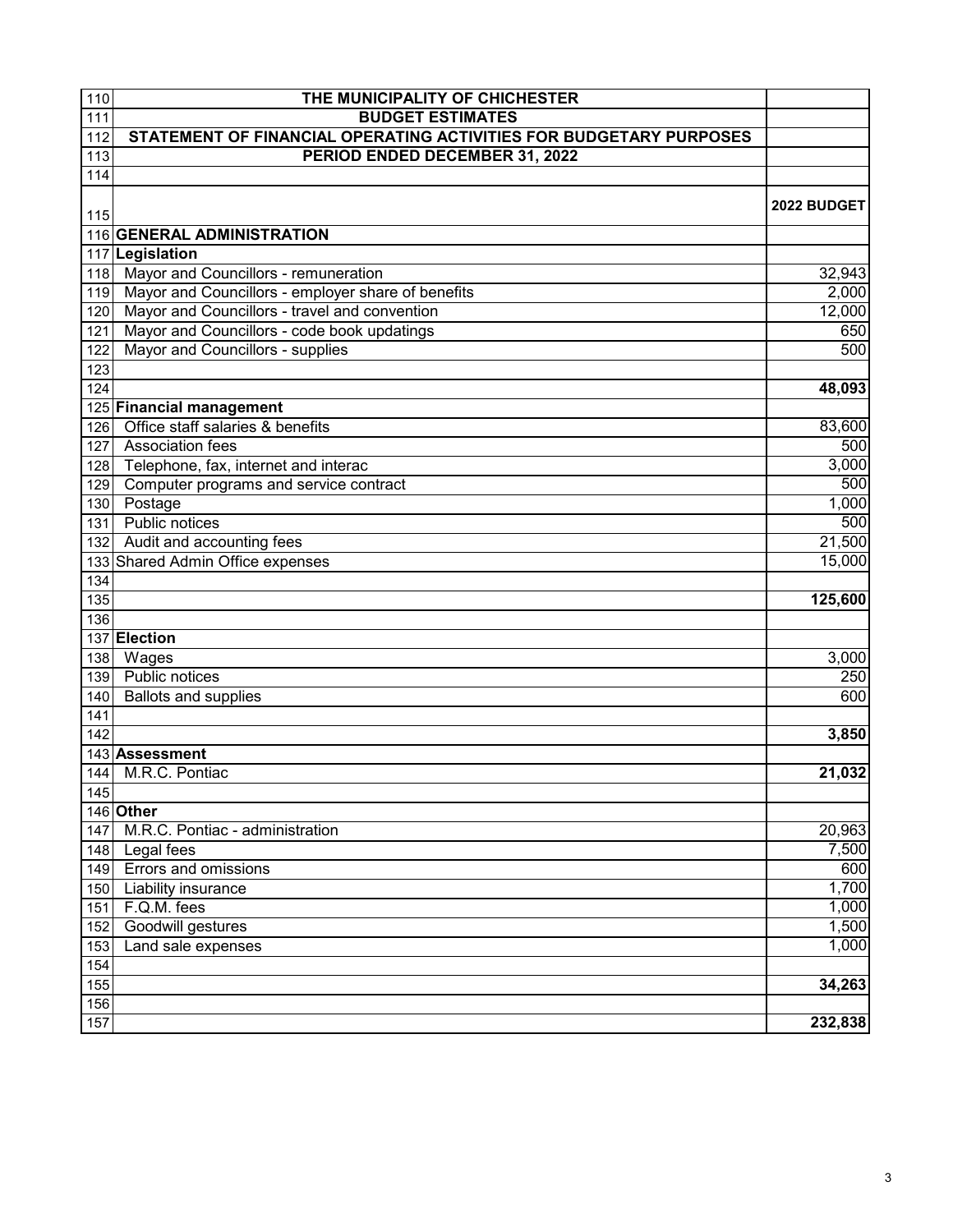| 159<br><b>BUDGET ESTIMATES</b><br>STATEMENT OF FINANCIAL OPERATING ACTIVITIES FOR BUDGETARY PURPOSES<br>160<br>PERIOD ENDED DECEMBER 31, 2022<br>161<br>162<br>163<br>2022 BUDGET<br>164<br>165 PUBLIC SECURITY<br>166 Police protection<br><b>Government of Quebec</b><br>34,772<br>167<br>$16\overline{8}$<br>169 Fire protection<br>M.R.C. Pontiac<br>3,965<br>170<br>Fire Inter-Municipal agreement<br>171<br><b>Wages for Call-outs</b><br>172<br>Pontiac Ouest Services Joint Shares<br>173<br>174<br>175<br>176<br>67,465<br>177<br>178<br>179 Civil protection<br>Communications<br>180<br><b>Emergency Plan</b><br>181<br>7,500<br>182<br>183<br>184 Other<br>Beaver control<br>185<br>MRC animal control<br>2,079<br>186<br>187<br>188<br>3,079<br>189 | 158 | THE MUNICIPALITY OF CHICHESTER |  |
|------------------------------------------------------------------------------------------------------------------------------------------------------------------------------------------------------------------------------------------------------------------------------------------------------------------------------------------------------------------------------------------------------------------------------------------------------------------------------------------------------------------------------------------------------------------------------------------------------------------------------------------------------------------------------------------------------------------------------------------------------------------|-----|--------------------------------|--|
| 1,000<br>2,500<br>60,000<br>$\overline{2,}500$<br>5,000<br>1,000                                                                                                                                                                                                                                                                                                                                                                                                                                                                                                                                                                                                                                                                                                 |     |                                |  |
|                                                                                                                                                                                                                                                                                                                                                                                                                                                                                                                                                                                                                                                                                                                                                                  |     |                                |  |
|                                                                                                                                                                                                                                                                                                                                                                                                                                                                                                                                                                                                                                                                                                                                                                  |     |                                |  |
|                                                                                                                                                                                                                                                                                                                                                                                                                                                                                                                                                                                                                                                                                                                                                                  |     |                                |  |
|                                                                                                                                                                                                                                                                                                                                                                                                                                                                                                                                                                                                                                                                                                                                                                  |     |                                |  |
|                                                                                                                                                                                                                                                                                                                                                                                                                                                                                                                                                                                                                                                                                                                                                                  |     |                                |  |
|                                                                                                                                                                                                                                                                                                                                                                                                                                                                                                                                                                                                                                                                                                                                                                  |     |                                |  |
|                                                                                                                                                                                                                                                                                                                                                                                                                                                                                                                                                                                                                                                                                                                                                                  |     |                                |  |
|                                                                                                                                                                                                                                                                                                                                                                                                                                                                                                                                                                                                                                                                                                                                                                  |     |                                |  |
|                                                                                                                                                                                                                                                                                                                                                                                                                                                                                                                                                                                                                                                                                                                                                                  |     |                                |  |
|                                                                                                                                                                                                                                                                                                                                                                                                                                                                                                                                                                                                                                                                                                                                                                  |     |                                |  |
|                                                                                                                                                                                                                                                                                                                                                                                                                                                                                                                                                                                                                                                                                                                                                                  |     |                                |  |
|                                                                                                                                                                                                                                                                                                                                                                                                                                                                                                                                                                                                                                                                                                                                                                  |     |                                |  |
|                                                                                                                                                                                                                                                                                                                                                                                                                                                                                                                                                                                                                                                                                                                                                                  |     |                                |  |
|                                                                                                                                                                                                                                                                                                                                                                                                                                                                                                                                                                                                                                                                                                                                                                  |     |                                |  |
|                                                                                                                                                                                                                                                                                                                                                                                                                                                                                                                                                                                                                                                                                                                                                                  |     |                                |  |
|                                                                                                                                                                                                                                                                                                                                                                                                                                                                                                                                                                                                                                                                                                                                                                  |     |                                |  |
|                                                                                                                                                                                                                                                                                                                                                                                                                                                                                                                                                                                                                                                                                                                                                                  |     |                                |  |
|                                                                                                                                                                                                                                                                                                                                                                                                                                                                                                                                                                                                                                                                                                                                                                  |     |                                |  |
|                                                                                                                                                                                                                                                                                                                                                                                                                                                                                                                                                                                                                                                                                                                                                                  |     |                                |  |
|                                                                                                                                                                                                                                                                                                                                                                                                                                                                                                                                                                                                                                                                                                                                                                  |     |                                |  |
|                                                                                                                                                                                                                                                                                                                                                                                                                                                                                                                                                                                                                                                                                                                                                                  |     |                                |  |
|                                                                                                                                                                                                                                                                                                                                                                                                                                                                                                                                                                                                                                                                                                                                                                  |     |                                |  |
|                                                                                                                                                                                                                                                                                                                                                                                                                                                                                                                                                                                                                                                                                                                                                                  |     |                                |  |
|                                                                                                                                                                                                                                                                                                                                                                                                                                                                                                                                                                                                                                                                                                                                                                  |     |                                |  |
|                                                                                                                                                                                                                                                                                                                                                                                                                                                                                                                                                                                                                                                                                                                                                                  |     |                                |  |
|                                                                                                                                                                                                                                                                                                                                                                                                                                                                                                                                                                                                                                                                                                                                                                  |     |                                |  |
|                                                                                                                                                                                                                                                                                                                                                                                                                                                                                                                                                                                                                                                                                                                                                                  |     |                                |  |
|                                                                                                                                                                                                                                                                                                                                                                                                                                                                                                                                                                                                                                                                                                                                                                  |     |                                |  |
|                                                                                                                                                                                                                                                                                                                                                                                                                                                                                                                                                                                                                                                                                                                                                                  |     |                                |  |
|                                                                                                                                                                                                                                                                                                                                                                                                                                                                                                                                                                                                                                                                                                                                                                  |     |                                |  |
| 190<br>112,816<br>191                                                                                                                                                                                                                                                                                                                                                                                                                                                                                                                                                                                                                                                                                                                                            |     |                                |  |
| 192                                                                                                                                                                                                                                                                                                                                                                                                                                                                                                                                                                                                                                                                                                                                                              |     |                                |  |
| 193                                                                                                                                                                                                                                                                                                                                                                                                                                                                                                                                                                                                                                                                                                                                                              |     |                                |  |
|                                                                                                                                                                                                                                                                                                                                                                                                                                                                                                                                                                                                                                                                                                                                                                  |     |                                |  |
| 194<br>195                                                                                                                                                                                                                                                                                                                                                                                                                                                                                                                                                                                                                                                                                                                                                       |     |                                |  |
| 196                                                                                                                                                                                                                                                                                                                                                                                                                                                                                                                                                                                                                                                                                                                                                              |     |                                |  |
| 197                                                                                                                                                                                                                                                                                                                                                                                                                                                                                                                                                                                                                                                                                                                                                              |     |                                |  |
| 198                                                                                                                                                                                                                                                                                                                                                                                                                                                                                                                                                                                                                                                                                                                                                              |     |                                |  |
| 199                                                                                                                                                                                                                                                                                                                                                                                                                                                                                                                                                                                                                                                                                                                                                              |     |                                |  |
| 200                                                                                                                                                                                                                                                                                                                                                                                                                                                                                                                                                                                                                                                                                                                                                              |     |                                |  |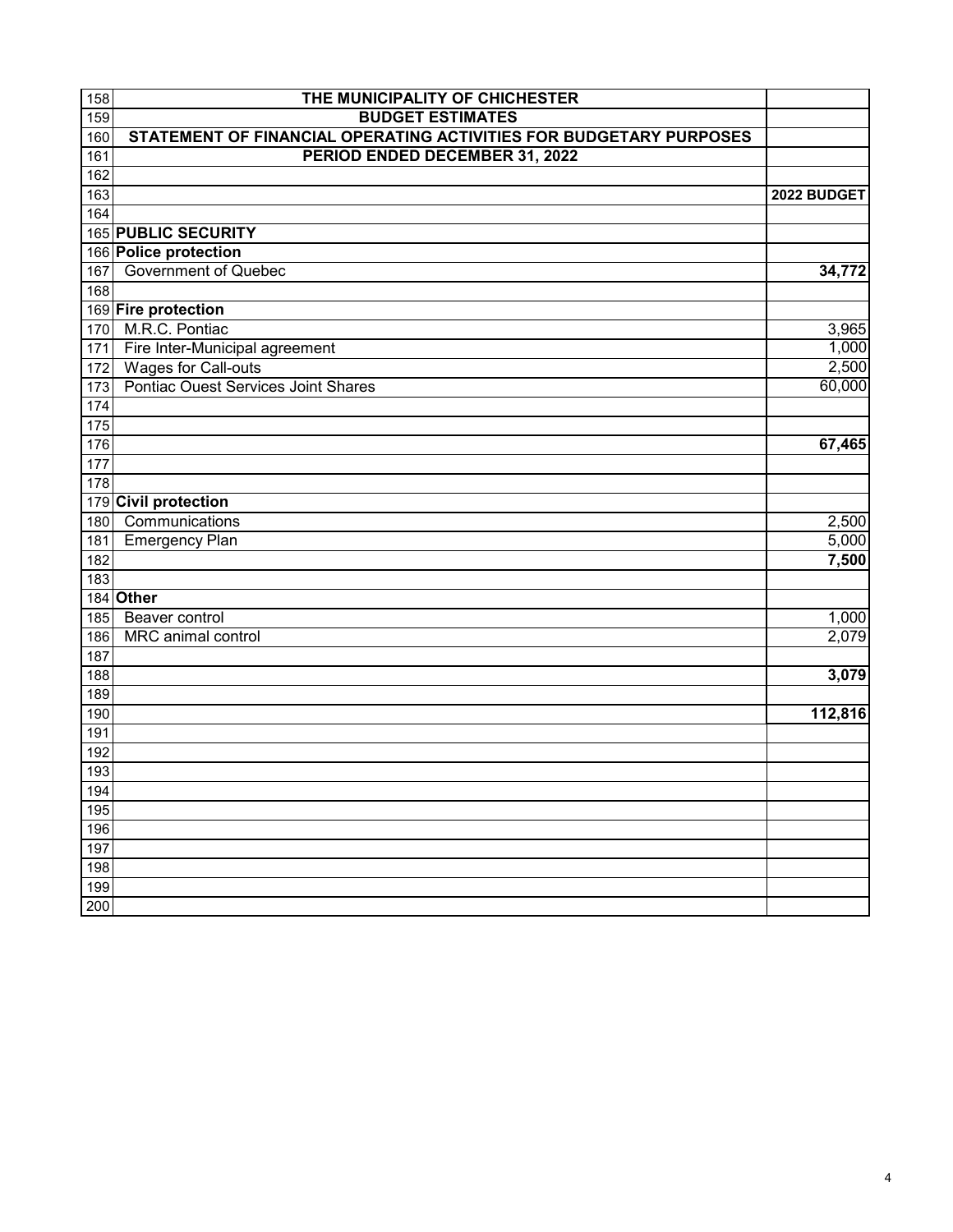| 201 | THE MUNICIPALITY OF CHICHESTER                                     |             |
|-----|--------------------------------------------------------------------|-------------|
| 202 | <b>BUDGET ESTIMATES</b>                                            |             |
| 203 | STATEMENT OF FINANCIAL OPERATING ACTIVITIES FOR BUDGETARY PURPOSES |             |
| 204 | PERIOD ENDED DECEMBER 31, 2022                                     |             |
| 205 |                                                                    |             |
| 206 |                                                                    | 2022 BUDGET |
| 207 |                                                                    |             |
|     | 208 TRANSPORTATION                                                 |             |
|     | 209 Municipal roads                                                |             |
| 210 | Road employee wages                                                | 53,732      |
| 211 | Employer share of benefits                                         | 13,433      |
| 212 | <b>Travel expense</b>                                              | 500         |
| 213 | Communications                                                     | 1,000       |
| 214 | <b>Equipment rental</b>                                            | 15,000      |
| 215 | Sweeping                                                           | 3,000       |
| 216 | <b>Brushing</b>                                                    | 15,000      |
| 217 | Grading                                                            | 8,500       |
| 218 | Dust suppressant                                                   | 500         |
| 219 | Culverts                                                           | 2,500       |
| 220 | Tools and supplies                                                 | 2,000       |
| 221 | Asphalt patching                                                   | 1,500       |
| 222 | Vehicle expense (gas, insurance, plates, maintenance)              | 5,000       |
| 223 | <b>Yellow Line Painting</b>                                        | 3,000       |
| 224 | <b>MRC Pontiac - Engineering services</b>                          | 2,775       |
| 225 |                                                                    | 127,440     |
| 226 |                                                                    |             |
|     | 227 Snow removal                                                   |             |
| 228 | Contract                                                           | 109,862     |
| 229 |                                                                    |             |
|     | 230 Street lighting                                                |             |
| 231 | Electricity                                                        | 2,000       |
| 232 | Maintenance contract                                               | 0           |
| 233 |                                                                    | 2,000       |
|     | 234 Traffic                                                        |             |
| 235 | Road signs                                                         | 1,000       |
| 236 |                                                                    |             |
| 237 |                                                                    | 240,302     |
| 238 |                                                                    |             |
|     | 239 ENVIRONMENTAL HEALTH                                           |             |
|     | 240 Domestic garbage                                               |             |
| 241 | Transfer site attendant wages                                      | 35,203      |
| 242 | Employer share of benefits                                         | 7,393       |
| 243 | <b>Equipment rental</b>                                            | 500         |
| 244 | Supplies                                                           | 2,000       |
| 245 | MRC waste management                                               | 4,404       |
| 246 | Waste management disposal                                          | 45,000      |
| 247 | Winter maintenance                                                 | 5,397       |
| 248 | Health and safety expenses                                         | 500         |
| 249 |                                                                    | 100,396     |
| 250 |                                                                    |             |
|     | 251 Secondary materials                                            |             |
| 252 | Recycling - Evolu-Tic, Laurentides                                 | 20,000      |
| 253 |                                                                    | 20,000      |
| 254 |                                                                    |             |
| 255 |                                                                    | 120,396     |
|     |                                                                    |             |